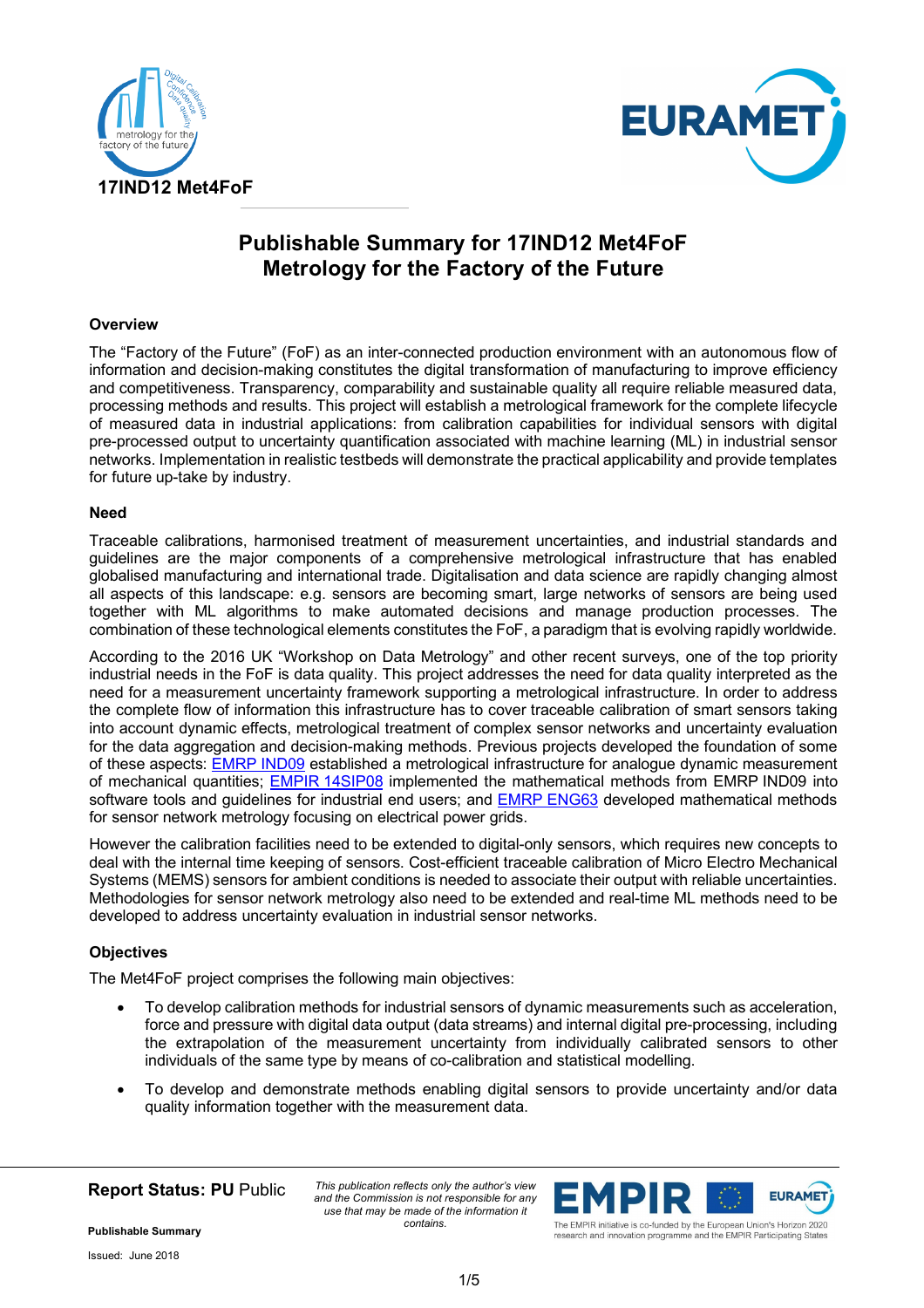

- To develop a cost-efficient in-situ calibration framework for MEMS sensors measuring ambient temperature for their integration into an industrial sensor network with metrological quality infrastructure.
- To develop and assess data aggregation methods for industrial sensor networks based on machine learning and efficient software architectures, addressing synchronisation of measurements, making use of redundancies of measurements, taking into account uncertainty from calibration and network communication issues, including strategies for balancing cost versus uncertainty and explore methods to identify the measurement coverage and accuracy required for process output targets.
- To improve existing industry-like testbeds for sensor networks in manufacturing environments towards the implementation of a metrological quality infrastructure and to facilitate the take up of the project outputs by the stakeholders, especially the manufacturing industry.

The technical work also focuses on two very common challenges in manufacturing – process optimisation and predictive maintenance – represented by three specific testbeds using different types of sensor networks.

- 1. The SPEA Automatic Test Equipment (ATE) for MEMS temperature sensor testing uses a network of reference temperature sensors, where the optimal implementation and usage of this sensor network determines the efficiency and reliability of the ATE results.
- 2. The STRATH testbed considers radial forging using pre-heated metallic material and vibrating hammers. The testbed will be used to try and optimise the heating and forming process based on a range of different sensors in order to improve the production output quality.
- 3. The ZEMA testbed uses a range of sensors measuring different quantities for end-of-line tests and condition monitoring methods for electromagnetic cylinders.

For all three testbeds, uncertainty in the whole flow of information, from the individual sensors to the data analysis output, will be considered consistently.

# **Progress beyond the state of the art and expected results**

#### *Calibration framework for sensors with digital pre-processed output*

Measurands in the FoF are typically time-dependent, thus requiring methods from dynamic metrology which were developed, for instance, in EMRP IND09. In particular the reliable calibration of the sensor phase is an important issue for time-dependent measurands. In FoF environments, sensors will provide digital-only time-dependent output and will have internal signal processing capabilities. This makes phase calibration challenging, because the internal time keeping of the sensor is no longer managed by the calibration system, making new concepts for the calibration of such sensors necessary. Extending the dynamic calibration facilities developed in EMRP IND09 to sensors with digital output, internal pre-processing and with targeted measurement uncertainty similar to the analogue measurement will result in a metrological framework and infrastructure for the increasingly relevant field of so-called "smart sensors". The project will develop the required basic concepts, terminology and specifications as well as a proof of concept by calibration of a selected group of digital interface sensors. Similarly, the project will further develop the software implementations from EMPIR 14SIP08 by extending the corresponding software library *PyDynamic*. In addition, this project will develop a proof-of-concept "Smart Traceability" sensor by extending a conventional sensor, such that it provides measured values together with their associated uncertainty and other relevant data quality information.

In many Industrial Internet of Things (IIoT) environments, MEMS are applied for measuring ambient conditions owing to their flexibility and cost-efficiency. However, in order to incorporate their information into a quality-ensured FoF, reliable calibration information is required. Therefore, this project will develop and validate an automated testbed equipment at the SPEA testbed for traceable in-situ calibration of MEMS temperature sensors using an optimised network of reference sensors in an automated test environment.

#### *Metrology for industrial sensor networks*

Metrological frameworks for sensor networks are at a comparatively early stage of development, with previous projects such as EMRP ENG63 beginning to address the challenge. On the other hand, decisions in the FoF are based on measurements from a diverse network of sensors. These measurements are combined using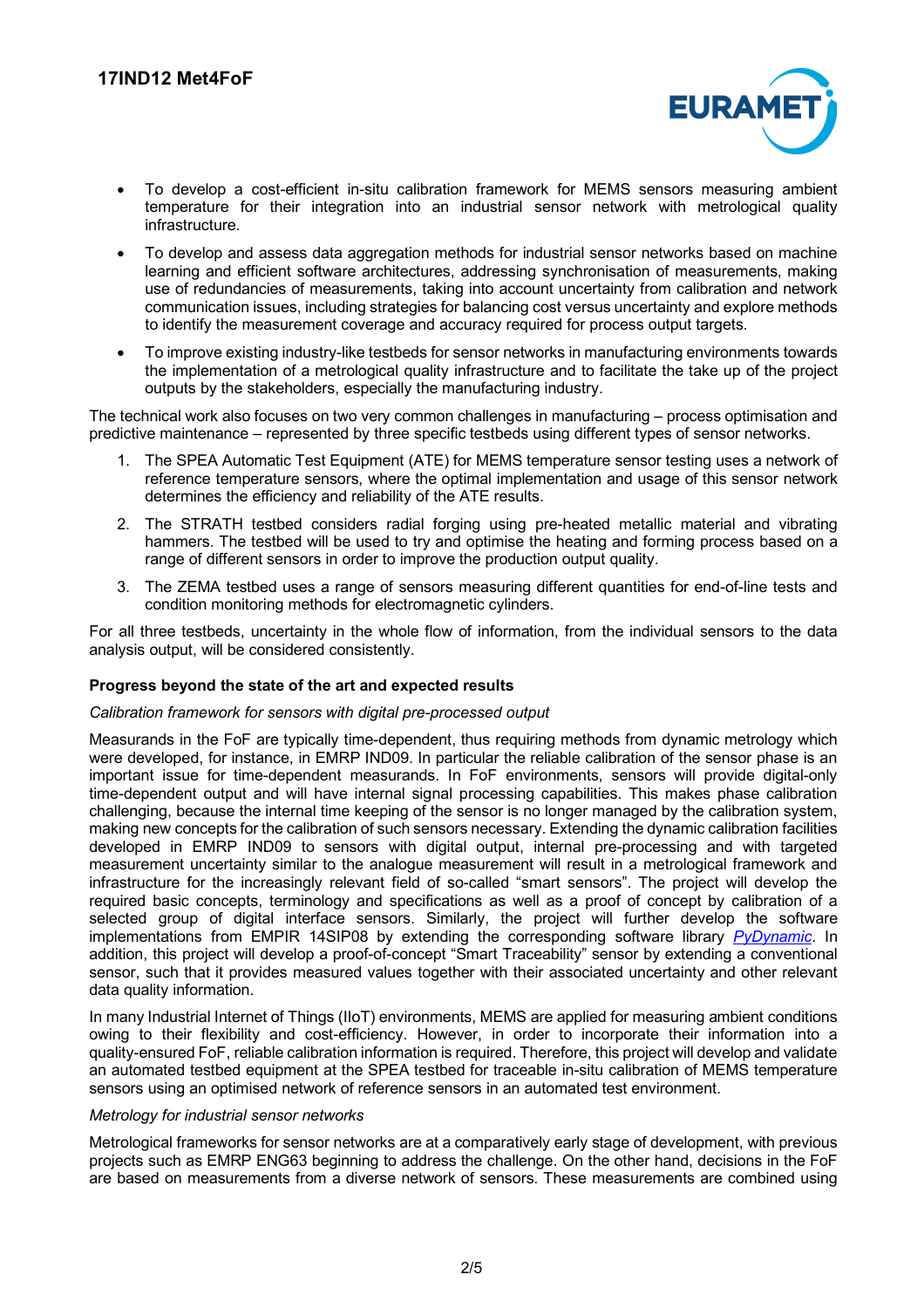

ML methods in order to optimise manufacturing efficiency, prevent faults and to assess production process quality or degradation of machines and tools.

This project will extend sensor network metrology in order to deal with network communication issues to FoF environments, taking specific requirements such as sensor capabilities and real-time data analysis and decision-making into account. To this end, the outcomes of the calibration framework for digital sensors will be combined into networks for aggregated or distributed measurements. Using redundant information in the network, new concepts such as co-calibration of sensors and extrapolation of calibration information from individual sensors to others of the same type will be addressed. Efficient implementation will be achieved by using a so-called agent-based software framework.

Measurement analysis for sensor networks in the FoF is typically based on ML methods for decision-making. In order to bring metrology into this area, the uncertainty associated with the raw data streams has to be taken into account by the ML methods applied. Therefore, this project will investigate and further develop existing ML methods to lay the foundation for metrology in ML.

#### *FoF testbed implementations*

This project will extend at least three existing industry-like testbeds that have been developed and validated in previous industry projects to a metrological framework for digital sensors and ML for sensor network analysis: (1) the SPEA automated test equipment for MEMS temperature calibration to perform SI-traceable testing of temperature MEMS sensors, (2) the radial forging testbed at STRATH and (3) the ZEMA test bench for end-of-line production tests and condition monitoring of electromechanical cylinders. Moreover, selected data sets generated by these testbeds will be made available to foster development of ML in metrology.

# **Impact**

# *Impact on industrial and other user communities*

This project will impact all industries that apply sensor networks, with early impact in particular for industries using digital sensors for monitoring mechanical quantities such as acceleration, force and pressure. Examples are monitoring of vibration, temperature and hydraulic pressure in the forming of materials or in precision positioning for high-value manufacturing.

Existing NMI calibration facilities for dynamic calibration of mechanical quantities will be extended to deal with digital-only sensors. This will provide sensor manufacturers with the traceability needed for sustainable and reliable smart factories and enable them to meet the increasing demand for provision of measurement capabilities with internal pre-processing. The concepts and proof-of-principle "Smart Traceability" sensors that will be developed in this project are easily applicable to other sensor types and data post-processing tasks. Thus, these concepts will serve as templates for NMIs and sensor manufacturers and is expected to stimulate new ways of collaboration. For instance, a metrological service could be offered by NMIs to sensor manufacturers or could support the implementation of the calibration information and measurement uncertainty evaluation into the data post-processing element of a "Smart Sensor".

Due to their cost-efficiency and versatility, MEMS are increasingly employed in the IIoT. For instance, the technology analyst company IHS predicts a total of 7.3 billion MEMS devices in the IIoT by 2025, in particular for temperature and humidity monitoring. The in-situ calibration framework for MEMS temperature sensors developed in this project will be transferred into a commercial calibration service to support industrial endusers. Moreover, the calibration framework for temperature measurements will be transferrable to humidity measurements as well as to the testing of other MEMS sensors regarding their dependence on temperature and humidity.

The large amounts of data that are gathered in inter-connected manufacturing environments can only be analysed usefully by automated application of ML methods for feature extraction and information aggregation. In order to gain trust in the automated data analysis routines, data quality has to be taken into account. Therefore, the methods to be developed and validated in this project will support a reliable, real-time uncertainty assessment. Moreover, data management will be simplified with in-situ sensor identification and sensor data communication.

With the combination of metrology for digital sensors, industrial sensor networks and the respective data analysis, the whole traceability chain will become digitally enabled. Practical usefulness of the approaches will be demonstrated by implementation in industrial testbeds to increase the uptake by industrial end-users. These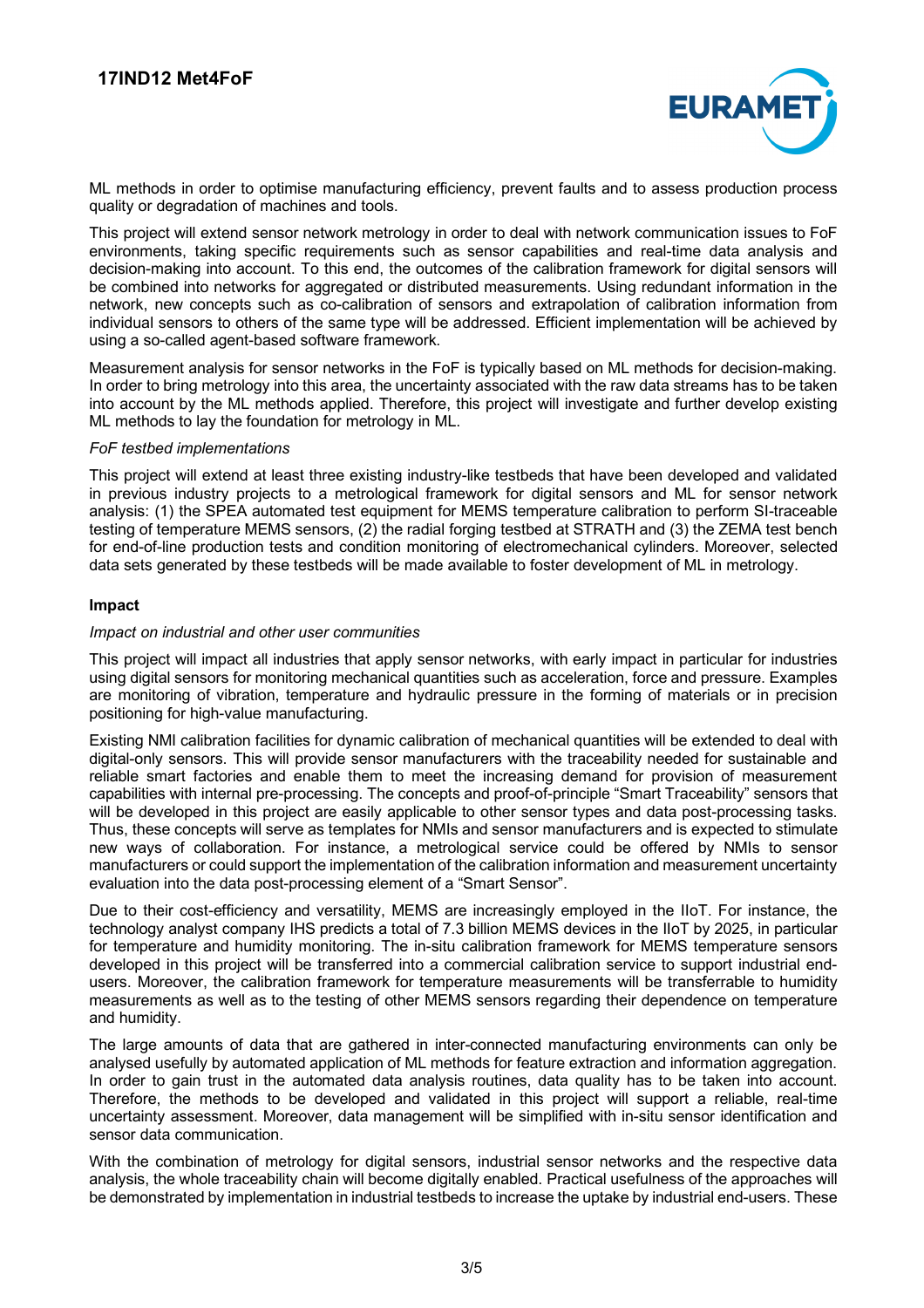

testbeds will also be used to carry out training courses for industrial end-users. Moreover, a stakeholder advisory group will be established and will exchange information regularly with the project to advise and stimulate the developments. Where relevant, exchange with other projects will be carried out in such a way to foster synergies and identify joint activities.

#### *Impact on the metrology and scientific communities*

The demonstration of existing NMI calibration facilities to become digitally-ready and the lessons learned will be provided as best-practice guidance to standardisation bodies and to support the uptake of these developments by other metrology and calibration institutes.

In the future, calibration of smart sensors will contain a "calibration" (possibly in the sense of validation) of the sensor's internal data pre-processing. The development of sensor concepts with built-in "Smart Traceability" in this project will lay the foundation for a new understanding of data analysis in the application of sensors.

In many applications, use of several low-quality sensors combined with intelligent data analysis is preferred to a small number of high-quality sensors, e.g. to reduce cost or increase robustness through redundancy. Hybrid networks involving both low-quality and reference sensors, though, may well outperform a network of lowquality sensors, for instance, in terms of information gain per unit cost (of supply and maintenance). An important design aspect is to match the aggregate sensing capability with the complexity of the underlying system, i.e. stable, predictable systems need less measurements while complex, evolving systems need more measurements. The results of this project on the balancing of costs versus quality will increase the uptake of metrological principles in such networks. Moreover, the methods developed for calibration of MEMS sensors will provide new approaches for the cost-efficient application of traceable in-situ calibration for low-cost sensors.

ML development relies on the availability of realistic and well-documented data. To this end, test data sets from the testbeds used in this project will be made available to foster further development of methodologies for uncertainty evaluation in ML. Guidelines, training courses and best-practice guides will be produced to increase the application of ML in metrology. On a European level, the European Centre for Mathematics and Statistics in Metrology (MATHMET) will provide a means of engaging with a range of user communities in the industrial sector as well as in mathematics and statistics.

#### *Impact on relevant standards*

Existing standards for calibration of sensors, like the ISO 16063 series for the calibration of vibration and shock sensors, need to be revised in order to account for digital output data streams. New requirements must be defined, the terminology adapted and new approaches established to deal with digitally pre-processed output data. The project will promote the results of the metrological framework for digital sensors within the standardisation community and provide input to relevant standardisation groups, such as ISO/TC 108 dealing with acceleration, force and pressure.

#### *Longer-term economic, social and environmental impacts*

Through the comprehensive implementation of IIoT, an Accenture study highlights the potential for cost reductions and improvements in resource efficiency of up to 90 % with growth in productivity estimated to be about 30 %. This project will foster the development of a metrological infrastructure for the digital age by providing ready-to-use templates for dynamic calibration of digital sensors and validated data analysis procedures for IIoT. Moreover, sensor networks are widely used in weather prediction and for monitoring environmental conditions such as air pollution and water quality, and are subject to the same problems addressed in this project. In the medium term, the methods developed in this project will be disseminated to these sectors.